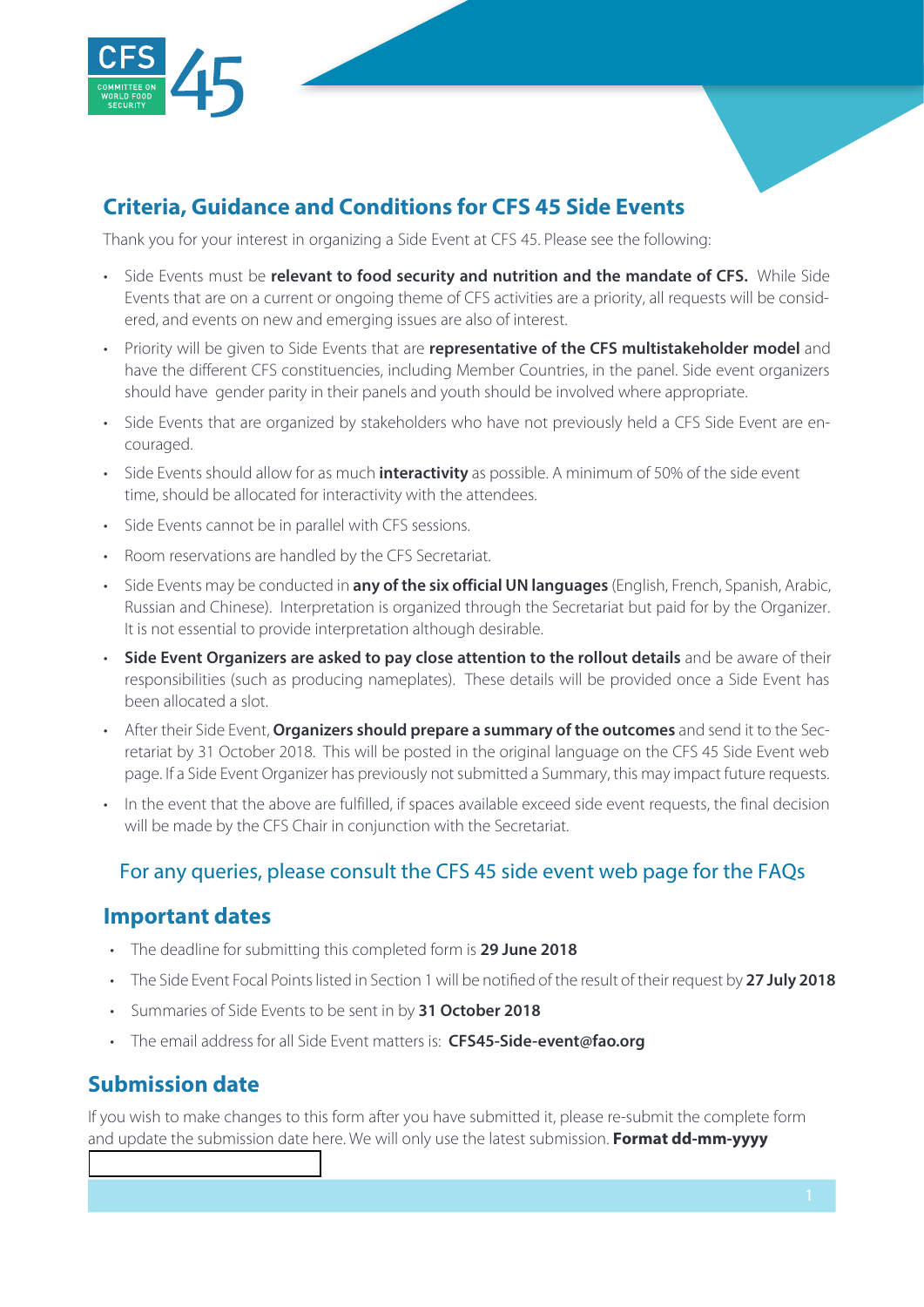

# **Side Event Request Form Content**

This Side Event Request Form is divided into 4 Sections. **Section 1** (Focal points), **Section 2** (Organization and Participation) and **Section 3** (Subject and Format) **are mandatory**. Section 4 (Interpretation) is optional.

# **Section 1: Focal points**

Please list the **name, organization and email(s)** of at **least two** Side Event Focal Points.

# **Section 2: Organization and participation**

Use these consituency codes for filling in this section

#### Who are the Organizers of your Side Event?

List the organizations that will contribute to the organization of the Side Event, using the constituency codes. The list of Organizers will be included in the Side Event Guide: Organization Choose the constituency

| ,我们也不会有什么?""我们的人,我们也不会有什么?""我们的人,我们也不会有什么?""我们的人,我们也不会有什么?""我们的人,我们也不会有什么?""我们的人                                     |  |
|----------------------------------------------------------------------------------------------------------------------|--|
| <u> 1989 - Andrea Santa Andrea Andrea Andrea Andrea Andrea Andrea Andrea Andrea Andrea Andrea Andrea Andrea Andr</u> |  |
| ,我们也不会有什么?""我们的人,我们也不会有什么?""我们的人,我们也不会有什么?""我们的人,我们也不会有什么?""我们的人,我们也不会有什么?""我们的人                                     |  |
|                                                                                                                      |  |
|                                                                                                                      |  |
| ,我们也不会有什么?""我们的人,我们也不会有什么?""我们的人,我们也不会有什么?""我们的人,我们也不会有什么?""我们的人,我们也不会有什么?""我们的人                                     |  |
|                                                                                                                      |  |
|                                                                                                                      |  |

# Choose the constituency Choose the constituency Choose the constituency Choose the constituency Choose the constituency Choose the constituency Choose the constituency Choose the constituency

If you selected "Other" as the constituency of one of more Organizers, please provide a description.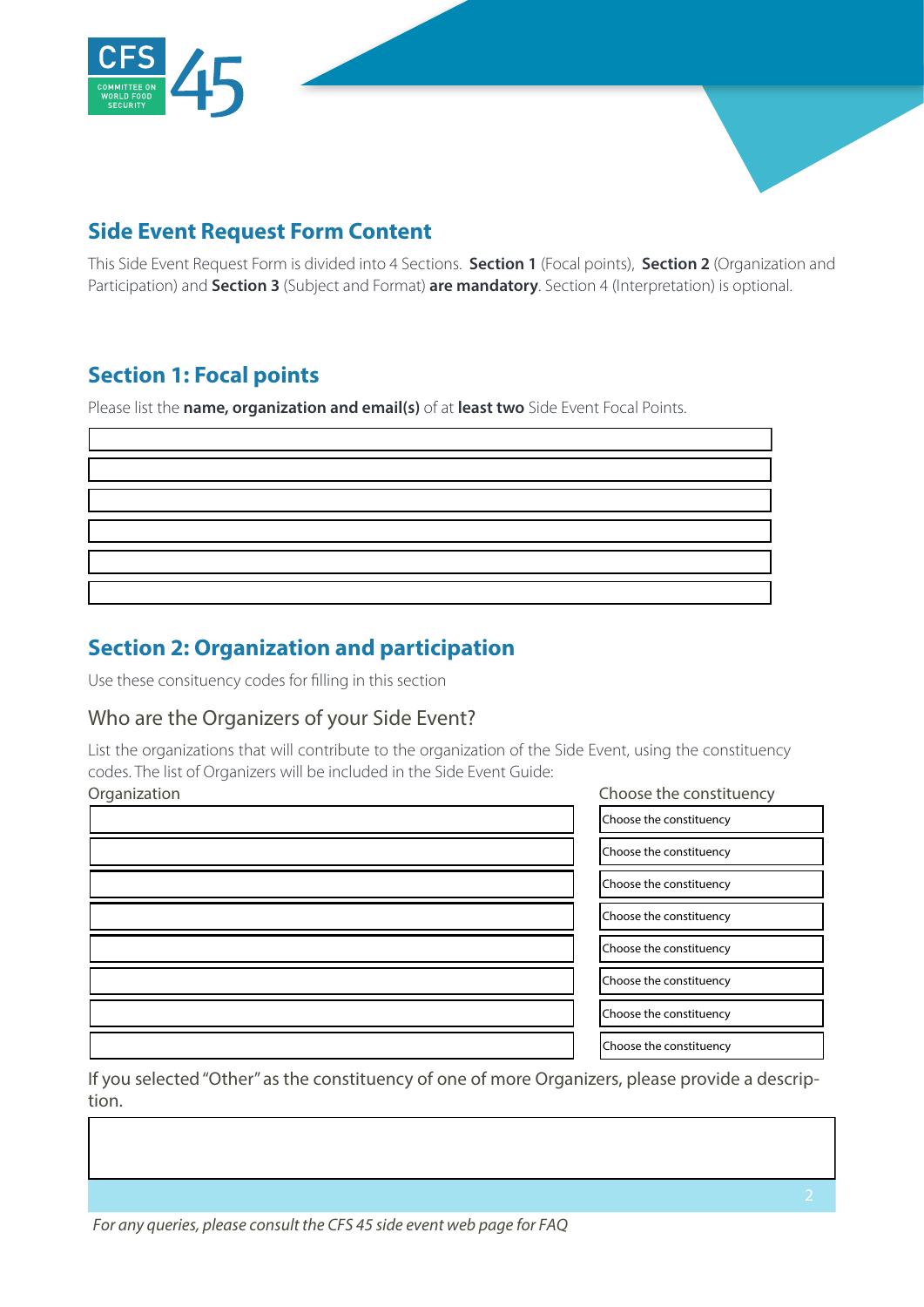

# Who will participate in your Side Event (e.g. keynote speaker, panellist, moderator)?

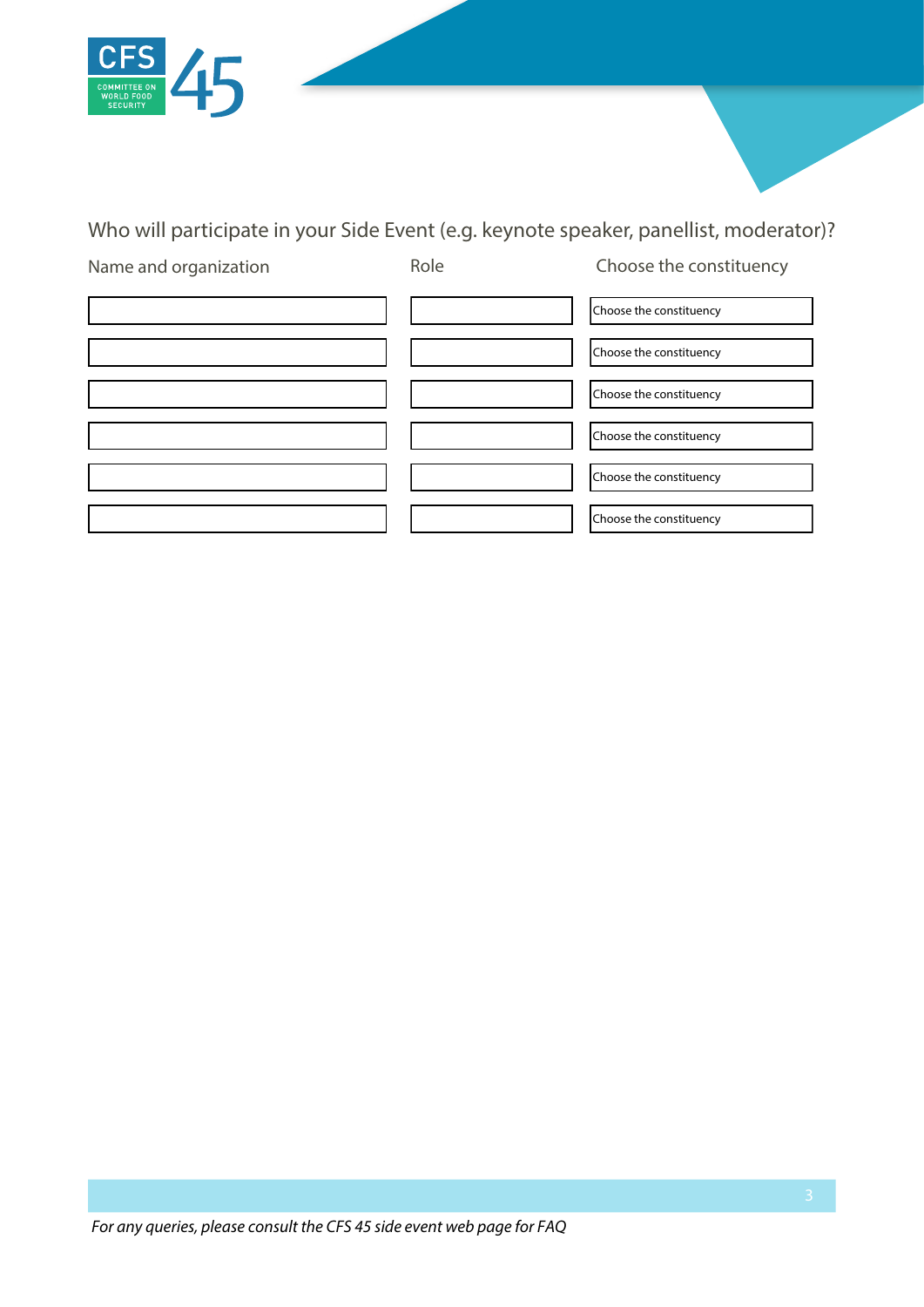

# **SECTION 3: Subject and format**

Side Events must be relevant to food security and nutrition and the mandate of CFS. See the criteria and guidelines at the beginning of this form for details.

#### Title: Please provide a title for your Side Event

Maximum 100 characters including spaces

## Subtitle: Please provide a descriptive subtitle for your Side Event

Maximum 150 characters including spaces

### Provide a brief abstract of the Side Event

Maximum 2500 characters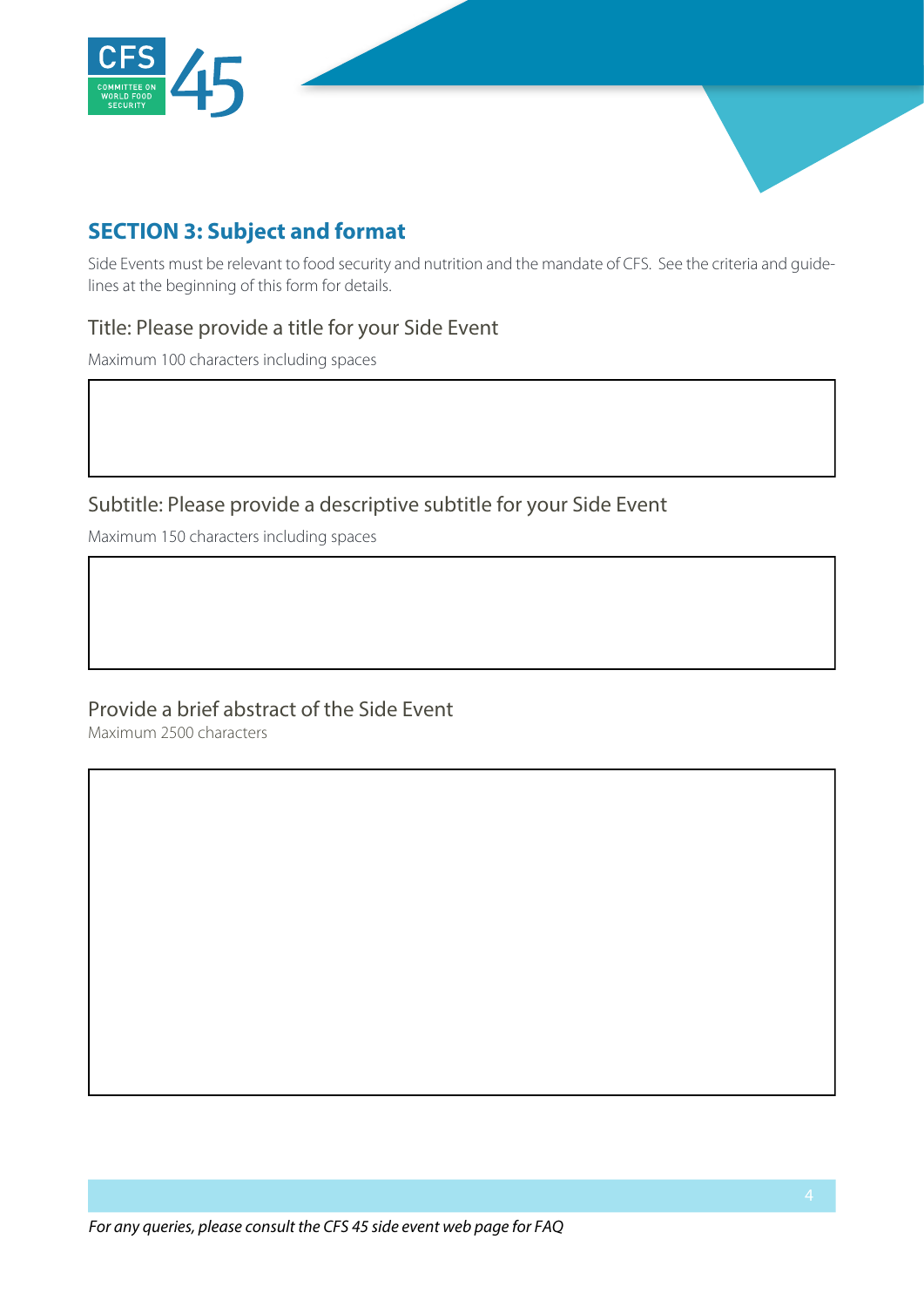

## What is the proposed format of the Side Event?

Is it an interactive panel discussion, keynote followed by debate, a series of presentations, etc.

Maximum 800 characters

# Please provide links to the background document for the Side Event or any other relevant material

These links will be included in the Side Event Guide

#### Why is this Side Event relevant to CFS?

Maximum 800 characters including spaces

## What is the expected outcome of the Side Event? What will you achieve by having this Side Event and what will participants learn?

Maximum 800 characters including spaces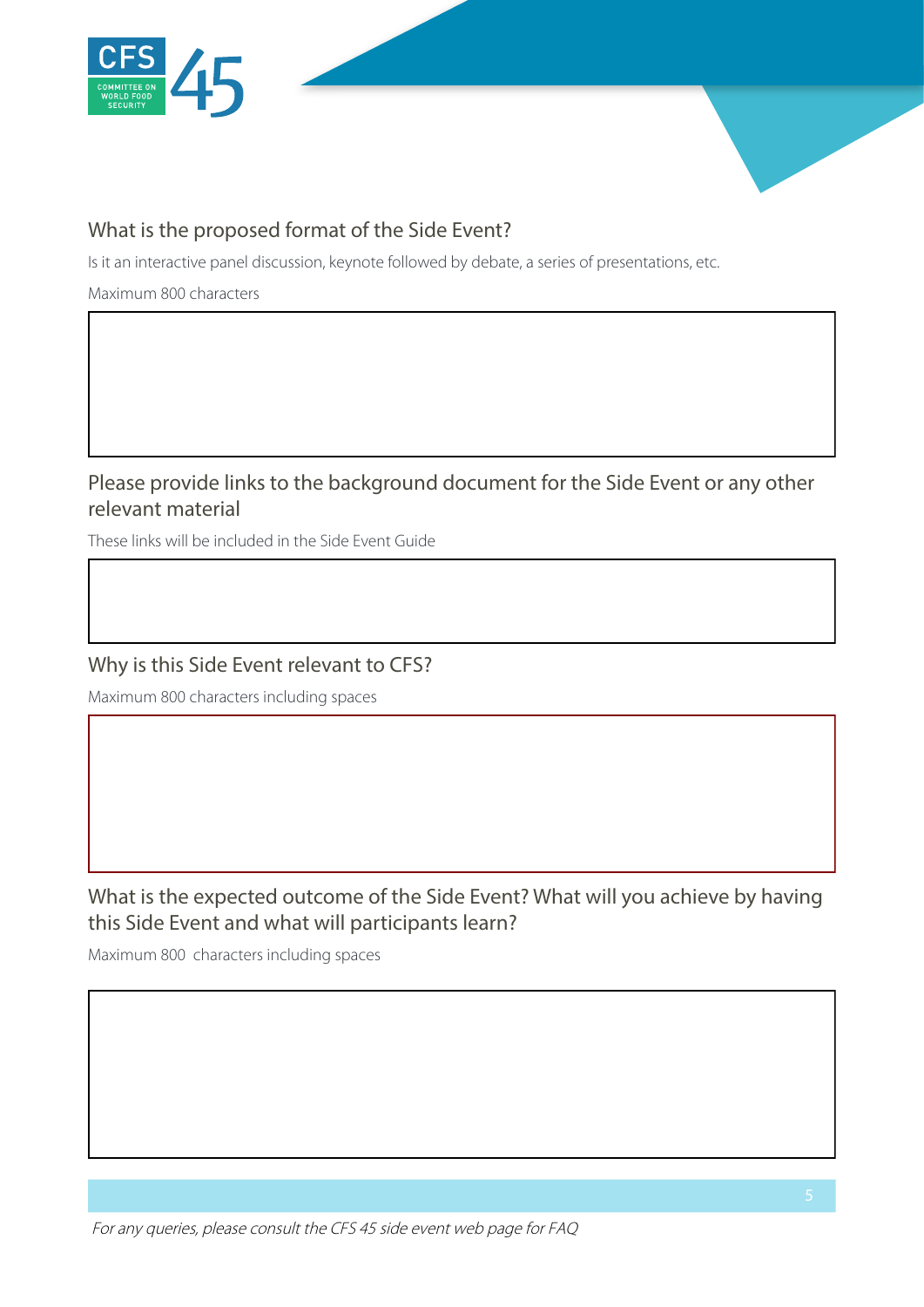

#### Keywords for your Side Event

All Side Events should be related to food security and nutrition. Add up to four additional keywords. Where possible, all efforts will be made to not place Side Events with similar keywords in parallel.

## Does this Side Event address topics closely related to any CFS policy recommendations and guidelines?

Please indicate if this Side Event is related to CFS products or policy recommendations. **Choose up to 5.** Maximum 600 characters including spaces



For any queries, please consult the [CFS 45 side event web page f](http://www.fao.org/cfs/home/plenary/cfs45/side-events)or FAQ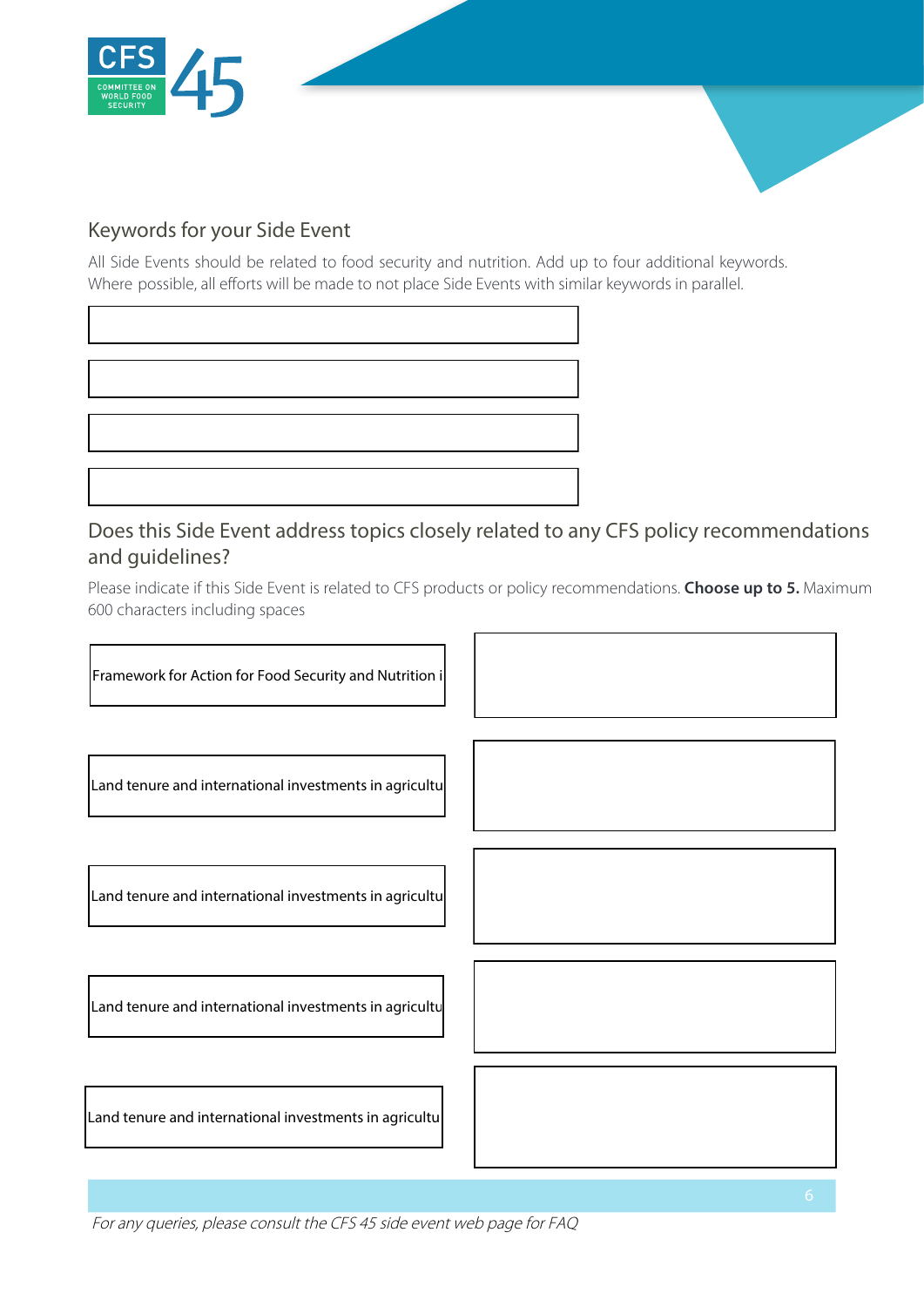

## Is this Side Event about new or emerging issues not already covered by the work of CFS?

If yes, please explain

# What is the main language of your Side Event?

Side events may be in any of the UN languages (English, French, Spanish, Arabic, Chinese, Russian). **You must complete Section 4 (Interpretation) if you would like interpretation services**